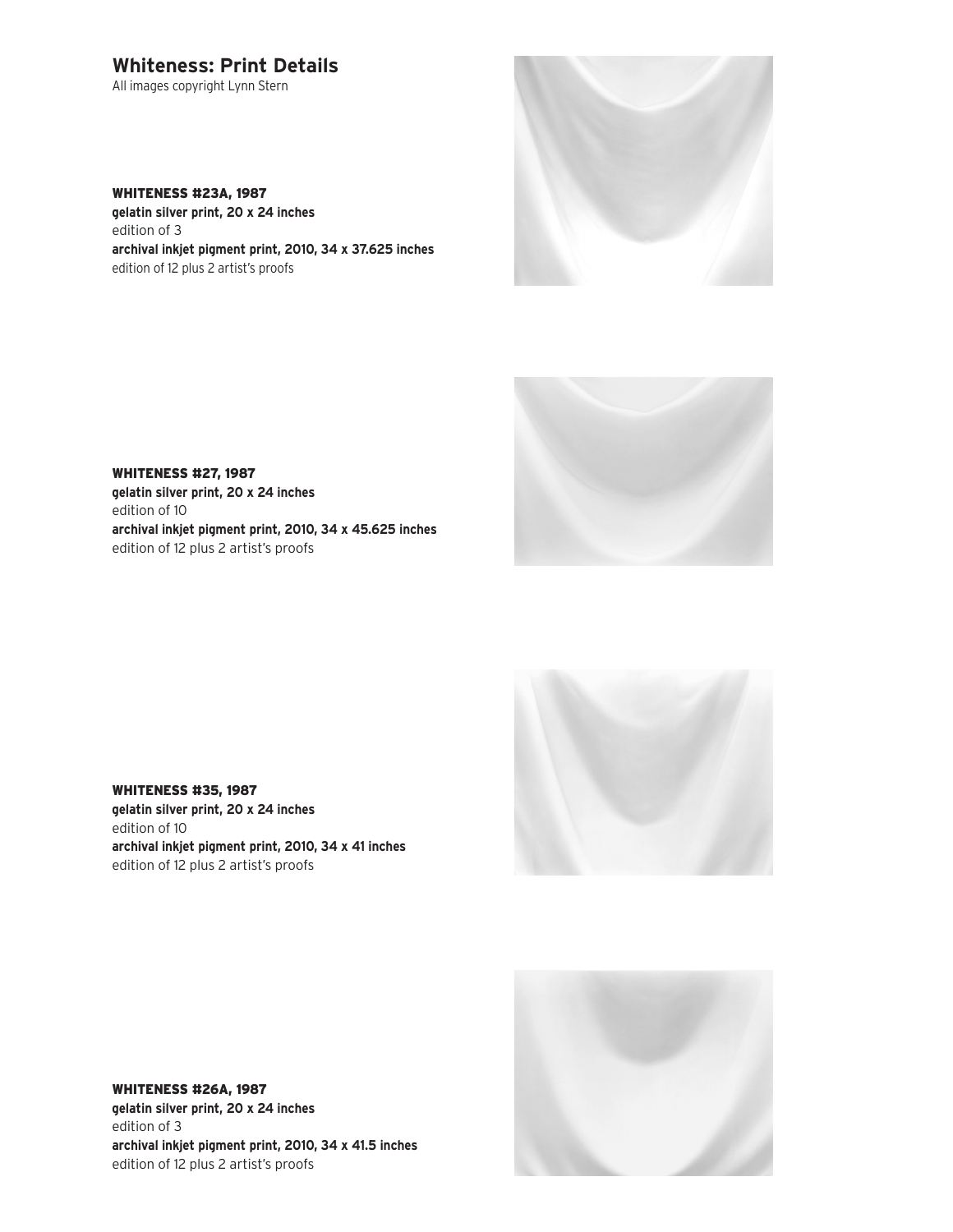

**gelatin silver print, 20 x 24 inches** edition of 2 **archival inkjet pigment print, 2010, 34 x 39 inches** edition of 12 plus 2 artist's proofs

WHITENESS #29, 1987



WHITENESS #22, 1987 **gelatin silver print, 20 x 24 inches** edition of 5 **archival inkjet pigment print, 2010, 34 x 38 inches** edition of 12 plus 2 artist's proofs



WHITENESS #31, 1987 **gelatin silver print, 20 x 24 inches** edition of 6 **archival inkjet pigment print, 2010, 34 x 46 inches** edition of 12 plus 2 artist's proofs



WHITENESS #36, 1987 **gelatin silver print, 20 x 24 inches** edition of 3 **archival inkjet pigment print, 2010, 31 x 46 inches** edition of 12 plus 2 artist's proofs